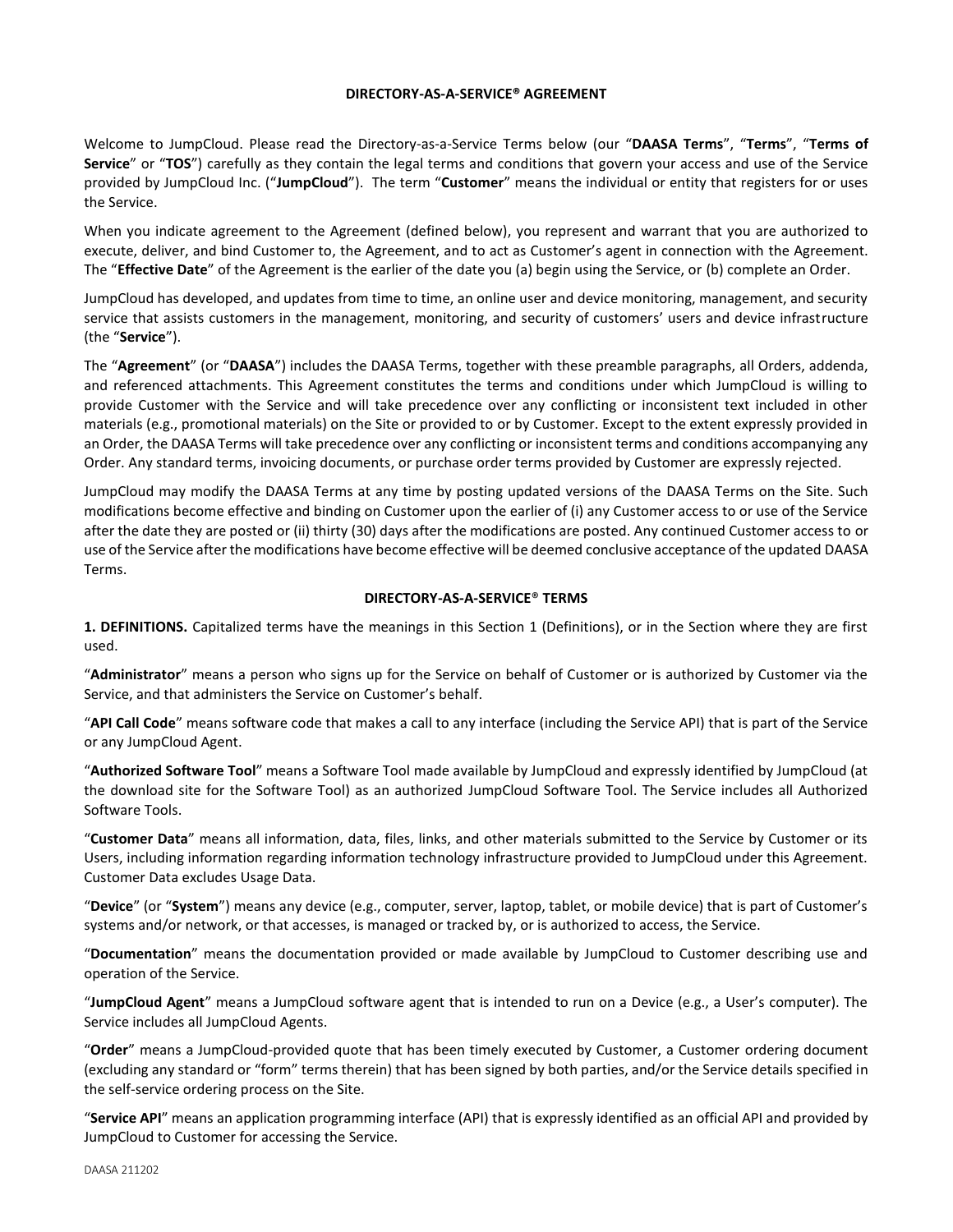"**Site**" means the JumpCloud website, mobile application(s), and/or Service dashboard.

"**Software Tool**" means a software tool (e.g., a script or set of scripts) that provides extensions to or automations for the Service.

"**Usage Data**" means all data collected or generated by JumpCloud in connection with the Service (including information related to Devices, Users' use of the Service, network monitoring, and analysis.) Usage Data does not include public keys, usernames, or User passwords, which are part of Customer Data.

"**User**" means each Customer employee or contractor, or other individual or entity that accesses the Service or is added to the Service by Customer (including any Administrator and any individual or entity for which an email address or other identifier has been added to the Service, even if suspended or not activated for, or active in, any features of the Service.) Any access or use of the Service by any User is considered use or access by Customer.

### **2. SERVICE.**

**2.1 Service**. Subject to this Agreement, JumpCloud will provide Customer the components of the Service that are specifically described in an Order.

**2.2 Access; Limited License.** Subject to this Agreement, JumpCloud grants Customer, during the Term, a non-exclusive, limited, non-sublicensable, and non-transferable (except to the extent expressly permitted under Section 11.6 (Assignment)) license to: (a) access and use the Service to the extent identified in an Order and as permitted in the Terms; (b) install and use the Authorized Software Tools solely in connection with Customer's use of the Service and solely in accordance with the applicable Documentation; (c) use and reproduce the Documentation solely in connection with Customer's use of the Service; (d) install and use any JumpCloud Agent (which is required to access or use certain features and functionalities of the Service) in object code form, solely to access and use the Service via such JumpCloud Agent for Customer's internal business purposes in accordance with the applicable Documentation; and (e) write API Call Code that complies with the Documentation for the Service APIs and use such API Call Code solely to access and use the Service as permitted in this Agreement. No implied license or right of any kind, and no patent license or right, is granted to Customer under this Agreement.

**2.3 Open-Source Software.** Certain aspects of JumpCloud Agents and Software Tools may include code or software that is subject to "open source" or "free software" licenses ("**Open-Source Software**") and may be owned by third parties. The Open-Source Software is not subject to the terms of this Agreement, and instead, is licensed to Customer under the terms of the applicable license associated with such Open-Source Software. Nothing in this Agreement limits Customer's rights under the licenses applicable to such Open-Source Software. If required by the license for any particular Open-Source Software, JumpCloud will make the source code for such Open-Source Software, and JumpCloud's modifications to that code, if any, available in response to Customer's written request sent to the address specified in the Order.

**2.4 Support and SLA.** Subject to the payment by Customer of fees applicable to the level of support specified in the applicable Order ("**Selected Support Tier**"), JumpCloud will provide Customer with the support services for the Selected Support Tier as described in the then-current support offerings description applicable to the Selected Support Tier located at: [https://jumpcloud.com/policies/,](https://jumpcloud.com/policies/) as updated periodically. Such Selected Support Tier description includes any service level commitments for the Service (e.g., support methods and targeted response times), and is hereby incorporated into this Agreement for the duration of Customer's payment of fees corresponding to such Selected Support Tier.

**2.5 Data Processing.** (a) JumpCloud will process Customer Personal Data (as defined in the DPA) according to the Data Processing Addendum ("**DPA**"), which is available at [www.jumpcloud.com/gdpr](http://www.jumpcloud.com/gdpr) or/legal. The DPA may be updated from time to time by JumpCloud and is incorporated into the Agreement. JumpCloud will implement and maintain appropriate administrative, physical, and technical safeguards designed to protect the security, confidentiality, and integrity of Customer Data. (b) Such safeguards will include: (1) two-way TLS authentication and encryption between JumpCloud's servers and applicable JumpCloud Agents; (2) employee security awareness training and appropriate background checks; (3) redundant Service infrastructure; (4) internal access controls; (5) active software monitoring of JumpCloud user logins and privileged commands; and (5) log monitoring.

**2.6 Usage Data.** Customer acknowledges and agrees that provision of the Service involves, and Customer authorizes, JumpCloud's: (a) collection of Usage Data in connection with providing the Service; (b) use of Usage Data in connection with providing, analyzing, and improving JumpCloud products and services; and (c) generation and use of de-identified, aggregated, and/or anonymized data that does not include any identifying information of, or reasonably permit the identification of, Customer or any individual (including any User). JumpCloud will comply with applicable statutory requirements with respect to the data generated pursuant to this Section 2.6 (Usage Data).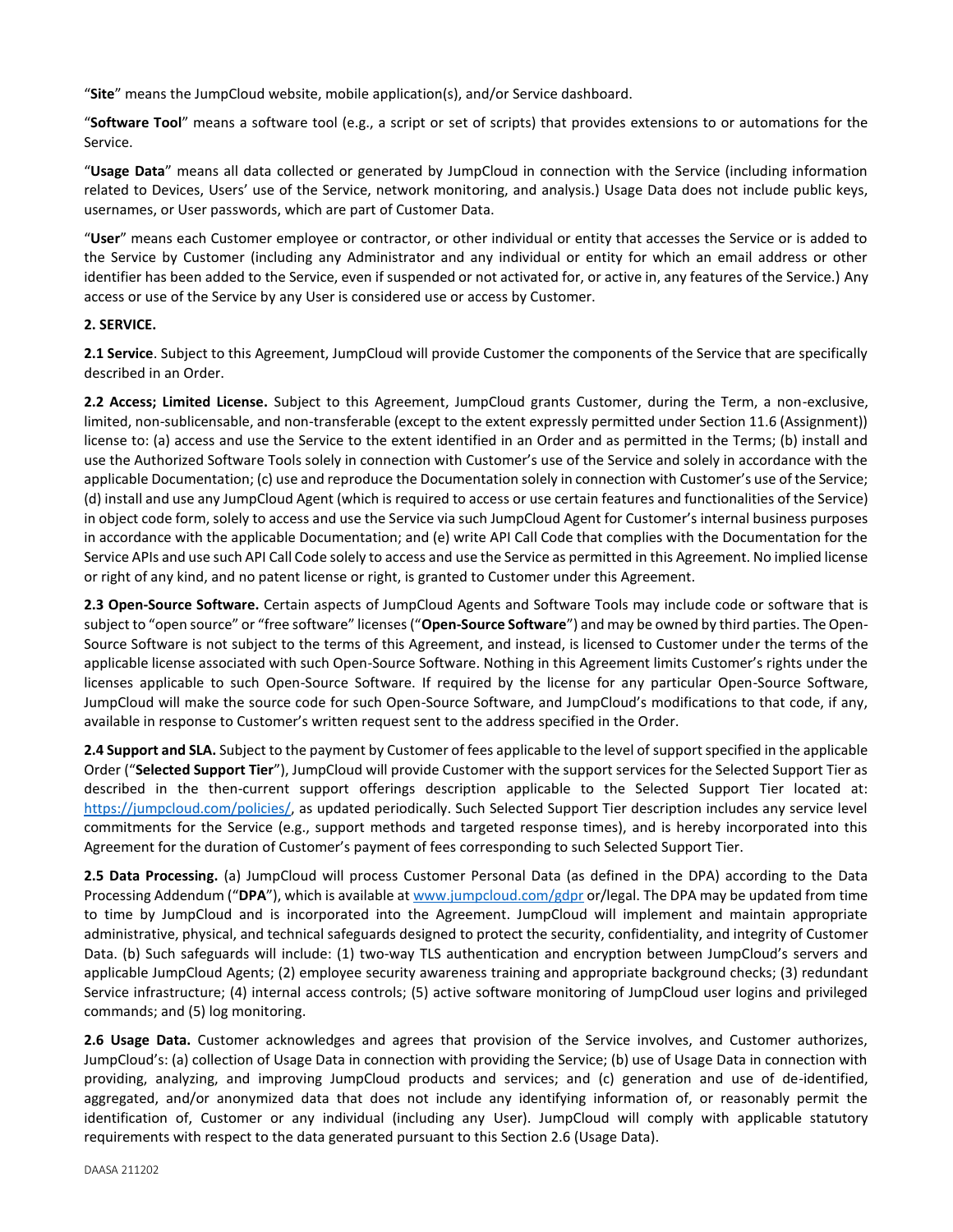**2.7 Software Tools and APIs.** Any Software Tool that is not an Authorized Software Tool (a "**Community Software Tool**", e.g., a script developed or modified by Customer or third parties) or API Call Code that is not written and provided by JumpCloud is not a component of the Service and is not required to be supported by JumpCloud. It is Customer's responsibility to (a) ensure that its use of Community Software Tools and such API Call Code will have the effects desired by Customer, (b) regularly check for updates to the Authorized Software Tools and the Service APIs, and (c) make appropriate updates to any API Call Code and the Software Tools it uses.

**2.8 Third-Party Software.** The Service or Software Tools may enable Customer to download or install third-party software on Devices (e.g., software updates). All risks related to such third-party software are entirely the responsibility of Customer. JumpCloud has the right (but not the obligation) to vet, review, evaluate, or scan such third-party software.

**2.9 Third-Party Authentication and Integrations.** The Service may enable Customer to (a) use third-party authentication services to sign on to the Service (e.g., single sign on (SSO) to access third-party accounts such as Google, Slack, and GitHub) ("**Third-Party Authentication**"), and (b) integrate the Service with third-party services (each, a "**Third-Party Integration**"). Third-Party Integrations are intended, for example, for data transfers for syncing and are implemented through protocols such as SCIM. Customer acknowledges and agrees that: (1) JumpCloud is entitled to rely on any authentication provided via any Third-Party Authentication; (2) Customer authorizes JumpCloud to disclose Customer Data to the third party associated with any Third-Party Integration that Customer enables; (3) JumpCloud will not be responsible or liable, directly or indirectly, for the security of any Third-Party Authentication with respect to the third party's implementation of the Third-Party Integration or the security of the underlying protocols used for the same, or for any damage or loss caused by or in connection with the use of or reliance on any Third Party Authentication; (4) each applicable Third-Party Authentication provider is a separate data controller with respect to such provider's processing of Customer Data; (5) any use of any Third-Party Authentication is subject to such provider's terms and privacy practices and JumpCloud does not control the processing of Customer Data by any such provider; and (6) if any User enables, integrates, accesses, or otherwise uses any Third-Party Authentication in connection with such User's use of the Service, any such use is governed solely by the terms, conditions, and policies of such Third-Party Authentication. ANY USE OF THIRD-PARTY AUTHENTICATION IS DONE AT CUSTOMER'S SOLE RISK. JUMPCLOUD IS NOT RESPONSIBLE FOR AND EXPRESSLY DISCLAIMS ANY REPRESENTATIONS, WARRANTIES, OR CONDITIONS OF ANY KIND, EXPRESS OR IMPLIED, WITH RESPECT TO ANY THIRD-PARTY AUTHENTICATION OR THE SECURITY THEREOF.

**2.10 Beta Features.** JumpCloud may make certain pre-release, beta, or evaluation features or functionality available to Customer as part of the Service ("**Beta Features**") for Customer to evaluate. Customer's use of any Beta Features is subject to any additional or different terms that JumpCloud may specify. JumpCloud: (a) may terminate access to Beta Features at any time (notwithstanding any announced or expected availability (e.g., trial, evaluation, or beta period)); (b) may or may not make a Beta Feature available as a generally-available feature of the Service, and/or (c) may make available as part of the Service or as an Add-On (as defined in Section 3.1 (Fees; Payments)), a generally-available feature of the Service that is the same or similar to a Beta Feature. Except as otherwise set forth in this Section 2.10 (Beta Features), these DAASA Terms apply to Beta Features. Customer acknowledges that Beta Features are under development, may be inoperable or incomplete, and are likely to contain errors and bugs. JumpCloud may, when announcing a Beta Feature, charge a fee for a Beta Feature. All information regarding the existence, characteristics, features, or performance of any Beta Feature constitutes JumpCloud's Confidential Information. To the maximum extent permitted by applicable law, JumpCloud disclaims all obligations or liabilities with respect to Beta Features. NOTWITHSTANDING ANYTHING ELSE IN THESE TERMS, JUMPCLOUD'S MAXIMUM AGGREGATE LIABILITY TO CUSTOMER WITH RESPECT TO BETA FEATURES WILL IN NO CASE EXCEED US\$100.

**2.11 Sales Channel Partners.** If Customer has entered into an arrangement with an authorized JumpCloud channel partner with respect to the Service (such as a reseller or managed service provider) ("**Channel Partner**"), JumpCloud may delegate or novate any of its obligations under this Agreement to such Channel Partner (e.g., support services and payment collection), and JumpCloud will not have any obligation to provide such delegated or novated services to Customer (because the Channel Partner will have such obligation directly to Customer). Any nonpayment of applicable Service Fees (by Customer or such Channel Partner) to JumpCloud will be a material breach of this Agreement.

# **3. FEES; PAYMENTS.**

**3.1 Fees.** Customer will pay JumpCloud all fees identified on the applicable Order and/or described in this Agreement (including all support fees and fees for Add-Ons) (the "**Service Fees**") in accordance with the applicable Order and this Section 3 (Fees; Payments). All Service Fees will be paid in U.S. Dollars. Customer will make all payments of the Service Fees to JumpCloud without reduction for any fees or charges applicable to Customer's method of payment (e.g., wire fees).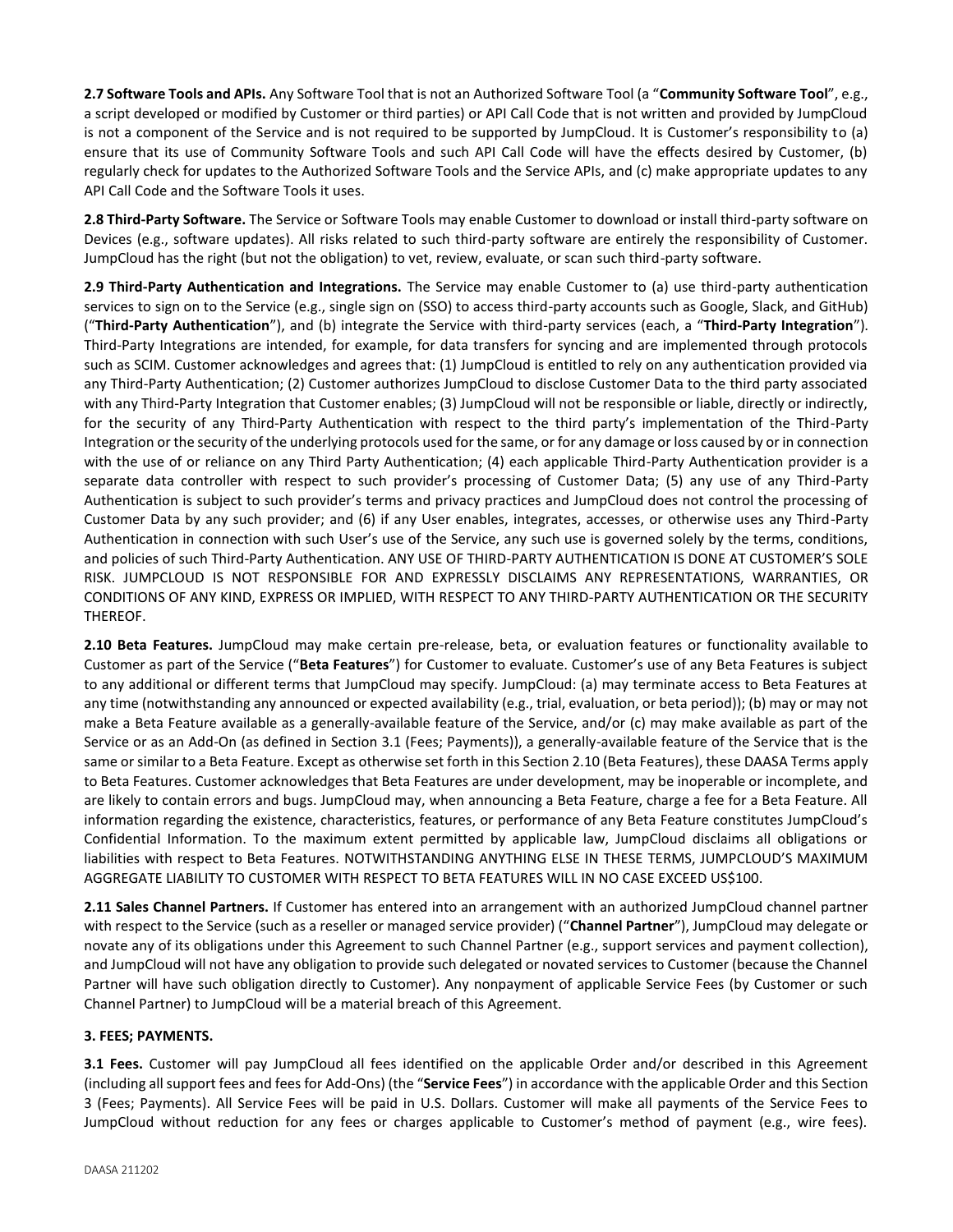JumpCloud may charge Customer (and Customer will pay JumpCloud) for the amount of any such fees to the extent Customer's payment is made net of any such fees. JumpCloud may offer additional features or functionality relating to the Service that are not included in the Service subscription purchased by Customer pursuant to an Order ("**Add-Ons**") for the additional fees described on the Site. Customer acknowledges that JumpCloud may, after informing Customer of its use of Add-Ons, charge Customer such additional fees for Customer's use of Add-Ons. To the extent any Add-Ons are otherwise eligible for any packaged or bundled pricing discounts, such discounts will not apply to unauthorized access or use of such Add-Ons by Customer. Notwithstanding the foregoing, JumpCloud may permit Customer to use Add-Ons on a trial basis, without the payment of any additional fees, for up to 30 days or as otherwise agreed in writing by JumpCloud.

**3.2 Users and Devices.** Customer may authorize up to three (3) Devices per User. Customer will be invoiced 33.3% of the then-current per-User Service Fee list price for each Device that accesses or is authorized to access the Service in excess of this limit (for illustrative purposes only: if Customer has 20 Users, Customer will be invoiced for each Device authorized in excess of 60 Devices). Solely for purposes of calculating Service Fees under this Section 3 (Fees; Payments), the term "User" will not include any User that (a) is solely an Administrator, or (b) is otherwise identified by JumpCloud as being excluded from the payment of fees under this Agreement.

**3.3 High-Water Marks.** The Service Fees for each month will be calculated based on the maximum number of Users and of Devices as measured at any time during the calendar month (a "**High-Water Mark**" of Users and of Devices). For purposes of calculating the High-Water Marks, and for illustrative purposes only: if there are 20 Users and 60 Devices at the beginning of the month, and then during that month, (i) 5 Users are added (and 2 are later deleted), and (ii) 25 Devices are added, then: (a) the High-Water Mark of Users for that month would be 25 Users (and the Service Fees for such month would be based on 25 Users), and (b) the High-Water Mark of Devices for that month would be 85 Devices (and the Service Fees for such month include the excess Device fee described in Section 3.2 (Users and Devices) for 10 Devices in excess of 75).

**3.4 Committed Period Subscriptions.** If the Order indicates that Customer will pay for a committed period, such as a set number of months or years, all Service Fees will be invoiced in advance at the billing frequency specified in the applicable Order based on the number of Users and of Devices specified in such Order (the "**Committed Quantity**" of Users and of Devices). If the High-Water Mark of Users or of Devices for Customer exceeds the applicable Committed Quantity in any month, JumpCloud will invoice, and Customer will pay, the difference between each Committed Quantity and each High-Water Mark, based on the Service Fees calculation described in Section 3.3 (High-Water Marks), for such month.

**3.5 Monthly Subscriptions.** For monthly subscriptions, all Service Fees will be invoiced monthly in arrears ("**Monthly Fees**") and JumpCloud will charge full Monthly Fees for every full or partial month that the Service is used, based on the High-Water Marks for such months.

**3.6 Payment Card Authorization.** Unless otherwise stated in the applicable Order, JumpCloud will charge (and Customer hereby authorizes JumpCloud to charge) Customer's provided payment card, as of the date the invoice is generated, for (a) all Monthly Fees, (b) all Service Fees for any billing frequency specified in the applicable Order, (c) all Service Fees for the Committed Quantities applicable as of the date the applicable invoice is generated, (d) all Service Fees for any applicable Renewal Order Term (as defined in Section 6.2 (Order Renewal)), at the time of such renewal, and (e) the amount of any past due Service Fees, plus late charges, if any, due to JumpCloud under this Agreement. If the Monthly Fees are less than \$1,000, a payment card is required unless otherwise agreed in writing by JumpCloud. JumpCloud's payment card processor will retain Customer's payment card information for purposes of this Section 3.6 (Payment Card Authorization).

**3.7 Payment Terms and Taxes.** All fees are due to JumpCloud within fifteen (15) days after the date of the applicable invoice (except as provided in Section 3.6 (Payment Card Authorization) or as otherwise agreed by the parties in the Order). Claims for adjustment of any invoiced or charged Service Fees must be submitted in good faith by Customer before payment is due. Claims must be submitted by Customer electronically to JumpCloud at billing@jumpcloud.com. If any amounts are disputed in good faith, Customer will pay the undisputed amounts when due and payment of such undisputed amounts may not be withheld for any reason. Undisputed amounts that are not paid when due may accrue a late fee of one and one-half percent per month or the maximum rate permitted by applicable law, whichever is less, from the due date until paid. Customer will reimburse JumpCloud for all costs (including reasonable attorney and collection agency fees) associated with collecting delinquent or dishonored payments. All Service Fees exclude, and Customer will be responsible for, all sales, use, excise, and other taxes applicable to the transactions contemplated by this Agreement, except for U.S. taxes based on JumpCloud's net income. If Customer is legally obligated to make any deduction or withholding from any Service Fees payment under this Agreement, it will also pay whatever additional amount is necessary to ensure that JumpCloud receives the full amount otherwise receivable had there been no deduction or withholding obligation.All Service Fees due under this Agreement are non-refundable, except as expressly provided in Section 6.5 (Effect of Termination) and Section 9 (Indemnity).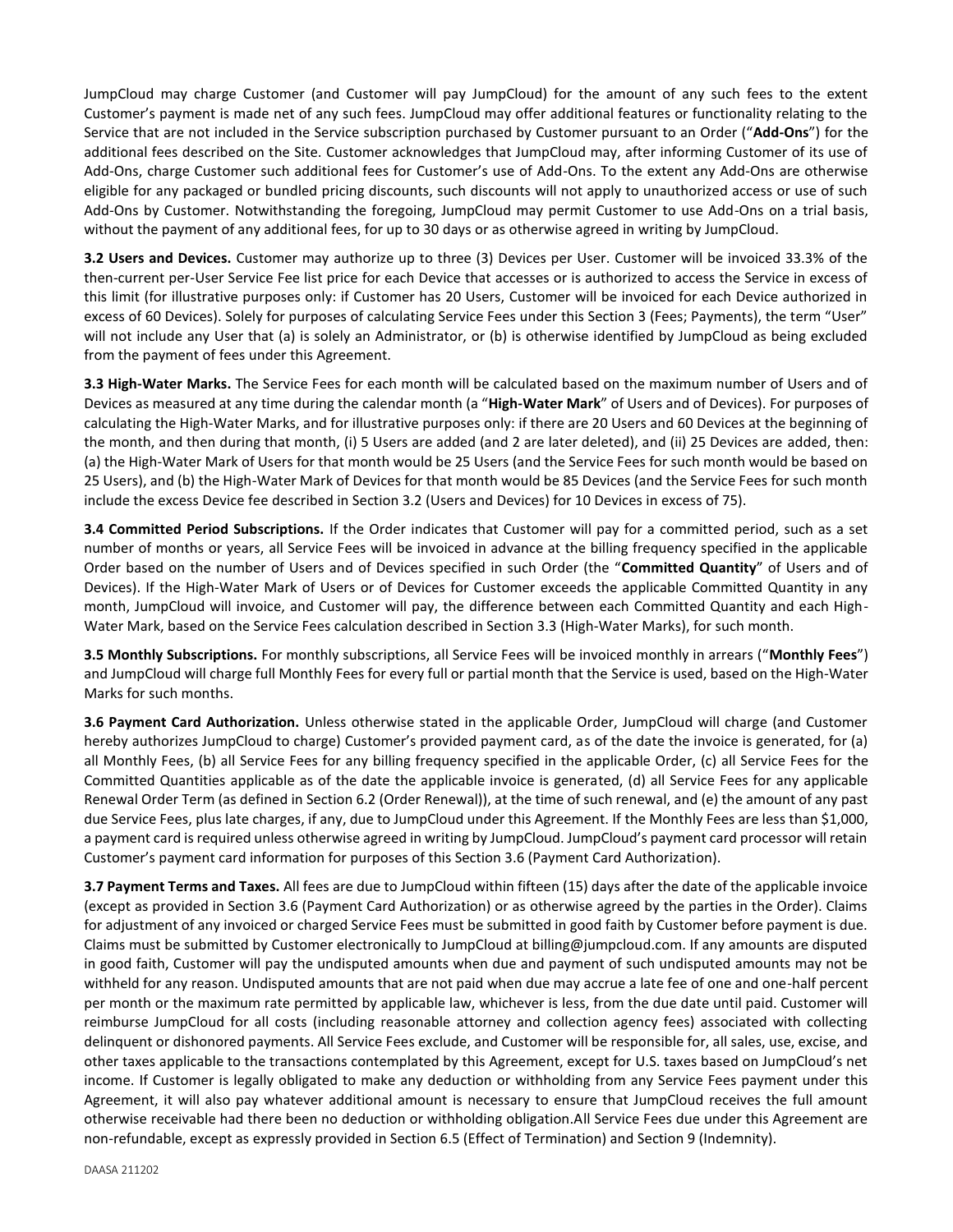**3.8 Free Accounts.** JumpCloud offer the Service for free for up to ten (10) Users and ten (10) total Devices (the "**Free Tier**"). If Customer is in the Free Tier (a "**Free Tier Customer**"), Customer is permitted to have up to ten (10) Users and ten (10) total Devices authorized to access the Service without the payment of any fees for such Users and Devices and will be permitted to access JumpCloud's Knowledge Base located at: [https://support.jumpcloud.com/,](https://support.jumpcloud.com/) but no additional support will be provided by JumpCloud.

## **4. CUSTOMER RESPONSIBILITIES.**

**4.1 Limitations.** Customer agrees that Customer will not: (a) interfere with, disrupt, create an undue burden on, alter, translate, or modify the Service, or the networks, systems, or services connected to the Service (through scripts or otherwise); (b) perform penetration tests or any other security tests on the Service, (c) introduce software or automated agents or scripts to the Service so as to produce multiple accounts or use or access the Service in any way that is not expressly authorized in the applicable Documentation or by JumpCloud without JumpCloud's express and prior written permission; (d) create derivative works of the Service, or reverse engineer, reverse compile, reverse assemble, or do anything else with any aspect of the Service that would reveal any source code, trade secrets, know-how or other proprietary information; (e) access the Service in order to build a competitive product or service; (f) infringe any JumpCloud intellectual property rights; (g) permit any third party to access and/or use the Service, other than the Users authorized under this Agreement; (h) except as expressly permitted in an Order, rent, lease, loan, or sell access to the Service to any third party, or use the Service on behalf of any third party (except to the extent the third party is a contractor of Customer and authorized by Customer as a User); (i) perform or publish any performance or benchmark tests or analyses relating to the Service or the use thereof; (j) access or use the Service APIs in any way that is not expressly permitted in the Documentation; (k) exercise any rights in excess of those granted in Section 2 (Service); or (l) access or use the Service or any feature thereof (including via any API) in excess of any restriction or limitation described in this Agreement, any Documentation, or an Order.

**4.2 Availability.** Customer is responsible for obtaining all services and technologies necessary to access to the Service and Customer understands that such access may involve third-party fees and costs (such as Internet service provider or airtime charges). Customer is responsible for all such fees and costs.

**4.3 Usernames and Passwords.** Customer is responsible for maintaining the confidentiality of all Customer usernames and passwords. Customer agrees (a) not to allow a third party to use its account, usernames, or passwords at any time, except as expressly permitted under this Agreement, and (b) to notify JumpCloud promptly of any actual or reasonably suspected unauthorized use of or access to its account, usernames, or passwords, or any other breach or suspected breach of this Agreement of which it becomes aware.

**4.4 Users; Sub-Accounts.** Customer is responsible for all acts and omissions of its Users, and for all activities that occur under Customer's account, including all sub-accounts created by or for Customer. Customer may create an unlimited number of sub-accounts. For purposes of determining Service Fees, the High-Water Mark, and any Committed Quantity, the total number of Users and of Devices across any one Customer business entity, including all affiliates of such Customer business entity, will be summed across all such sub-accounts.

**4.5 Administrators.** Customer authorizes JumpCloud to rely upon communications from any Administrator with respect to the Service, including instructions to delete and/or add Users, Devices, and/or accounts as contemplated under Section 4.4 (Users; Sub-Accounts). JumpCloud may disclose Customer Data and Usage Data to any Administrator. Without limiting the foregoing, if Customer provides its unique Customer identification information for the Service to an Administrator, that will be considered conclusive proof that such Administrator has authority to act on Customer's behalf with respect to the Service without further notice from Customer. JumpCloud has the right (but not the obligation) to confirm any instructions received from an Administrator through JumpCloud's internal processes and/or with Customer, including employees of Customer who have administration rights for the Service, prior to taking action based on instructions from an Administrator. JumpCloud will have no liability to Customer or any other person for any actions JumpCloud takes in reliance on any communication that reasonably appears to be from an Administrator. Each Administrator represents and warrants that they have the requisite authorization from Customer to enable JumpCloud to rely upon communications from the Administrator with respect to the Service and Customer.

**4.6 Certifications.** JumpCloud may offer from time to time certain online training courses that Administrators can choose to complete to earn JumpCloud certifications. Separate terms apply to the training courses, the certification process, and certifications. Certifications are not an endorsement of the Administrator by JumpCloud, and a certification does not represent that the Administrator is performing services on behalf of JumpCloud.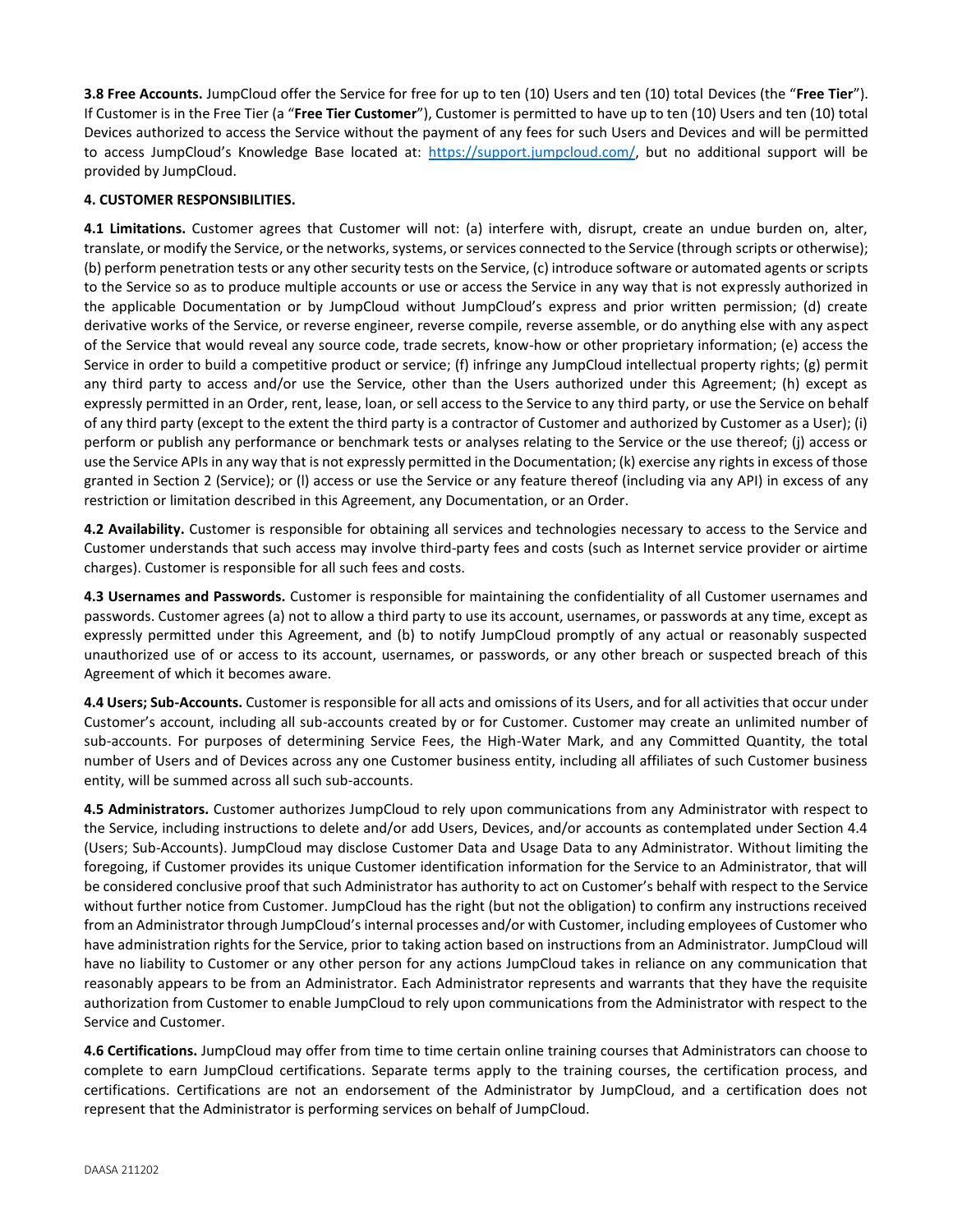**4.7 Authority.** Customer represents and warrants that it has the authority and right to (a) disclose to JumpCloud, and to permit JumpCloud to collect and process, Customer Data and Usage Data in connection with, and in accordance with, this Agreement, and (b) take any and all actions that it takes in using the Service, including (i) actions performed on or in connection with any Device owned or controlled by any User on which any JumpCloud Agent is installed, and (ii) installing or using any third-party software.

**5. DISCLAIMER.** TO THE MAXIMUM EXTENT PERMITTED BY APPLICABLE LAW, JUMPCLOUD AND ITS SUPPLIERS AND LICENSORS DO NOT MAKE ANY, AND EXPRESSLY DISCLAIM ALL, REPRESENTATIONS, WARRANTIES, OR CONDITIONS OF ANY KIND, EXPRESS OR IMPLIED, WHETHER ORAL OR WRITTEN, INCLUDING ANY AND ALL REPRESENTATIONS, WARRANTIES, OR CONDITIONS OF TITLE, NON-INFRINGEMENT, MERCHANTABILITY, FITNESS FOR A PARTICULAR PURPOSE, CONTINUOUS OR ERROR-FREE OPERATION, QUALITY OF SERVICE, QUIET ENJOYMENT, OR DEVICE INTEGRATION, IN EACH CASE ARISING FROM OR RELATED TO THIS AGREEMENT, THE SERVICE, SOFTWARE TOOLS, THIRD-PARTY SOFTWARE, OR JUMPCLOUD AGENTS.

### **6. TERM, TERMINATION, AND SUSPENSION.**

**6.1 Term.** Unless otherwise expressly provided in the applicable Order, this Agreement will commence on the Effective Date and will continue until the earlier of the date (a) this Agreement is terminated as provided in this Agreement, and (b) all Orders entered into under this Agreement expire or are terminated as provided in this Agreement and in each such Order ("**Term**").

**6.2 Order Renewal.** Following the initial term under any Order (the "**Initial Order Term**"), except as otherwise provided in the Order, such Order will automatically renew for additional periods equal to the duration of the Initial Order Term (each, a "**Renewal Order Term**" and each Renewal Order Term and/or Initial Order Term, an "**Order Term**"), unless a party has given the other party written notice of its intent to not renew such Order at least 30 days prior to the end of the then-current Order Term. JumpCloud may increase Service Fees by informing Customer of the same, and such increased Service Fees will not apply until the first Renewal Order Term that starts at least 30 days after such notice. Though Customer may renew an Order for a longer duration than the then-current Order Term (e.g., a monthly subscription may be renewed as an annual subscription), Customer may not renew any Order for a lesser duration than the then-current Order Term (e.g., an annual subscription may not be renewed as a monthly subscription) unless JumpCloud and Customer enter into a new Order for a shorter Order Term. If Customer purchases an annual subscription, the Committed Quantities (for Users and Devices) in any Renewal Order Term will be the greater of (a) the Committed Quantities in the preceding Order Term, and (b) the highest High-Water Marks for the last three (3) months in the preceding Order Term.

**6.3 Termination**. Except as otherwise provided for in this Agreement, either party may terminate this Agreement upon the material breach of the other party if such breach remains uncured for 30 days (ten (10) days for payment obligations) following the breaching party's receipt of written notice of the breach. As an alternative to terminating Customer as described in the prior sentence, JumpCloud will have the right to delete a sufficient number of Users and of Devices such that the number of Users and of Devices is ten (10) or less, and to treat Customer as a Free Tier Customer. If Customer is a Free Tier Customer and JumpCloud determines that Customer has not accessed or used the Service for at least six (6) months, JumpCloud may terminate this Agreement.

**6.4 Suspension.** If (a) Customer fails to make payment for any applicable Service Fees due under this Agreement and does not cure the same within 10 days after receiving notice thereof, (b) Customer breaches any restriction or exceeds any limitation described in this Agreement and does not cure the same within ten (10) days after receiving notice thereof, (c) Customer breaches any of subsections "(a)"-"(c)" of Section 4.1 (Limitations), or (d) there is a threat to the security or technical integrity of the Service or a User account, JumpCloud has the right to suspend or rate limit Customer's (or any User accounts') access to the Service, until such time as JumpCloud reasonably determines that Customer is in compliance with the terms of this Agreement or that such threat has been addressed.

# **6.5 Effect of Termination.**

**(a)** Upon any termination or expiration of this Agreement: (i) Customer will promptly pay JumpCloud all amounts owed under this Agreement without regard to whether any invoices had been previously issued; (ii) all outstanding Orders will automatically terminate; and (iii) Customer's license and access to the Service will automatically terminate.

**(b)** Customer may access Customer Data up to the effective date of termination or expiration, and following any termination or expiration of this Agreement, Customer may request deletion of Customer Data by emailing JumpCloud and JumpCloud will delete Customer Data following its receipt of such request. Proper authentication, including Customer's unique customer identification information, will be required prior to deletion of Customer Data. Following any termination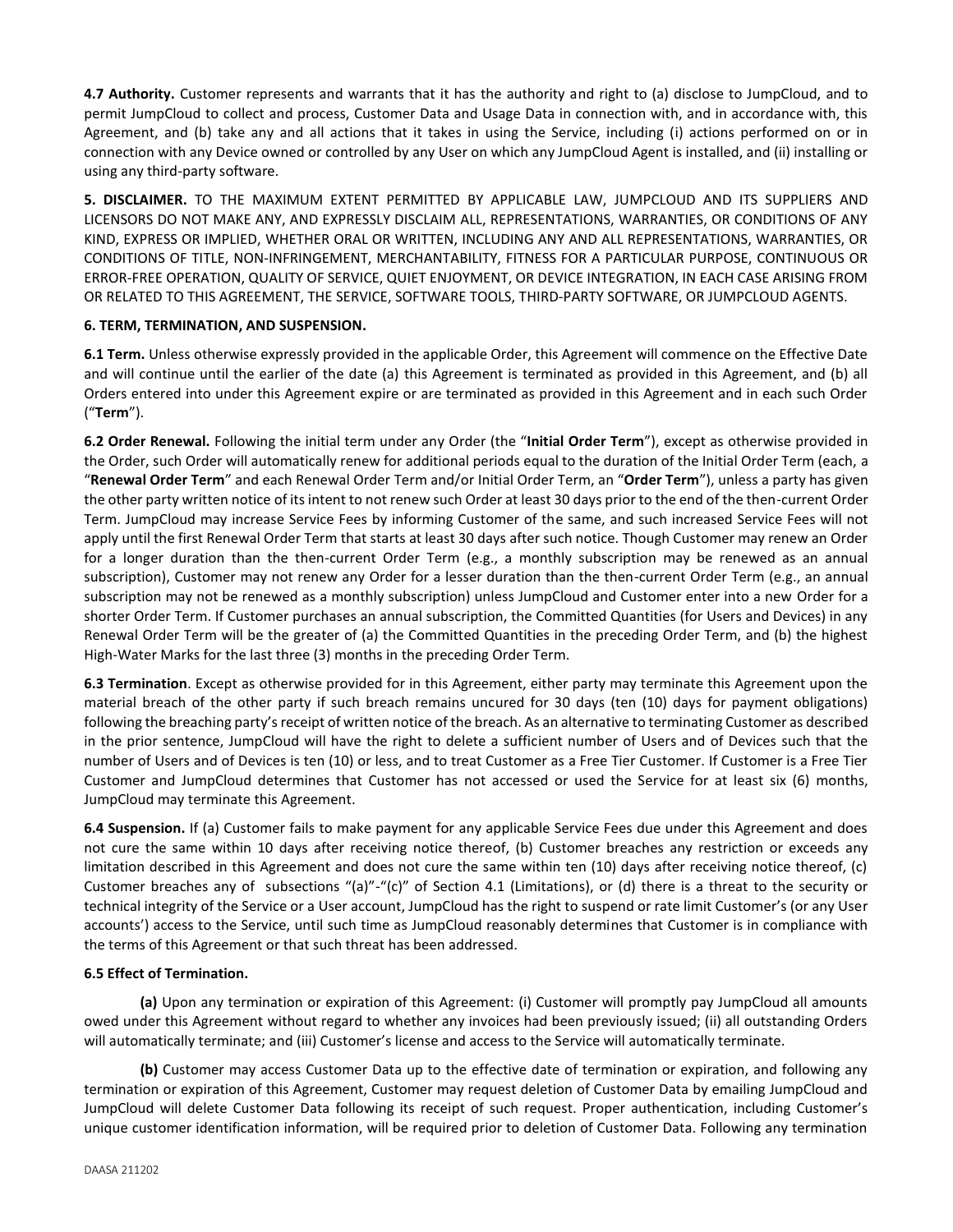or expiration of this Agreement, JumpCloud shall have the right to delete Customer Data (including Customer's account) (i) 30 days after termination or expiration of the Agreement, and (ii) immediately, if Customer is a Free Tier Customer.

**(c)** In the event Customer terminates this Agreement pursuant to Section 6.3 (Termination), JumpCloud will refund Customer, on a pro-rated basis, the amount of unearned Service Fees, if any such Service Fees have been paid in advance by Customer. Customer will not have any rights in or to the Service after any termination or expiration of this Agreement. Sections 1 (Definitions), 2.6 (Usage Data) (excluding subpart "(a)"), 2.9 (Third-Party Authentication and Integrations), 3 (Fees; Payments), 4.1 (Limitations), 5 (Disclaimer), 6.5 (Effect of Termination), and 7 (Ownership) through 11 (General Provisions) will survive any termination or expiration of this Agreement.

# **7. OWNERSHIP.**

**7.1 Ownership of Service.** As between JumpCloud and Customer, JumpCloud owns all right, title, and interest in and to the Service and Documentation, including all intellectual property and other proprietary rights in each of the foregoing. Customer acknowledges and agrees that (a) it does not acquire any rights, express or implied, in or to the Service, except as specifically provided in this Agreement, and (b) any configuration or deployment of the Service will not affect or diminish JumpCloud's rights, title, and interest in and to the Service. All brand, product, and service names and marks used in the Service which identify JumpCloud are proprietary names and marks of JumpCloud. All brand, product, and service names and marks used in the Service which identify third parties or their products or services are proprietary names and marks of such third parties. Nothing in the Service will be deemed to confer on any Customer or any third party any license or right with respect to any such name or mark. Customer may not publish, distribute, extract, reuse, or reproduce any content from the Site or the Service in any form other than in accordance with this Agreement. Customer will not remove, alter, or obscure any proprietary notices (including copyright notices) of JumpCloud or its suppliers in the Service or Documentation.

**7.2 Ownership of Customer Data.** As between JumpCloud and Customer, Customer Data will at all times remain the property of Customer or its licensors. JumpCloud will have no rights in Customer Data other than the limited right to use such Customer Data as required for JumpCloud to perform the Service for Customer in accordance with this Agreement.

**7.3 License to Feedback.** "**Feedback**" means all Customer or User suggestions regarding new features, functionality, or performance for the Service, including suggestions submitted through the Site. Customer hereby grants to JumpCloud a royalty-free, worldwide, transferable, sublicensable, irrevocable, and perpetual license to use such Feedback and any API Call Code disclosed to JumpCloud for any lawful purpose, including the development or improvement of features or functionality for the Service. JumpCloud will not identify Customer as the source of any such Feedback.

# **8. CONFIDENTIAL INFORMATION.**

**8.1 Definition.** "**Confidential Information**" means all information of the Disclosing Party (as defined below) disclosed to the Receiving Party (as defined below) that is marked or identified as confidential or disclosed in circumstances that would lead a reasonable person to believe such information is confidential. All information regarding the Service will be considered JumpCloud's Confidential Information, notwithstanding any failure to mark or identify it as such. Protections for Customer Data are provided for in Section 2.5 (Data Processing) and not in this Section 8 (Confidential Information). The commercial and non-public terms of the Agreement are Confidential Information of the parties, but the relationship of the parties created by this Agreement is not Confidential Information. Notwithstanding the foregoing, each Receiving Party may disclose the Disclosing Party's Confidential Information: (a) to consultants, accountants, banks, investors, and actual or potential financing sources and their advisors; (b) in connection with a merger or acquisition or proposed merger or acquisition, or the like; and/or (c) in connection with the requirements of a securities filing. Customer's Confidential Information and Customer Data exclude any Customer business and support contact information provided to JumpCloud, which may be used by JumpCloud for its business purposes (e.g., for managing JumpCloud's relationship with Customer). Customer will provide JumpCloud accurate and current contact information for invoices and related communications.

**8.2 Protection.** The party receiving Confidential Information ("**Receiving Party**") from the other party ("**Disclosing Party**") will not use any Confidential Information of the Disclosing Party for any purpose not expressly permitted by this Agreement, and will disclose the Confidential Information of the Disclosing Party only to the employees, independent contractors, or agents of the Receiving Party who have a need to know such Confidential Information for purposes of this Agreement and who are under a duty of confidentiality no less restrictive than the Receiving Party's duties under this Agreement. The Receiving Party will protect the Disclosing Party's Confidential Information from unauthorized use, access, or disclosure in the same manner as the Receiving Party protects its own confidential or proprietary information of a similar nature and with no less than reasonable care.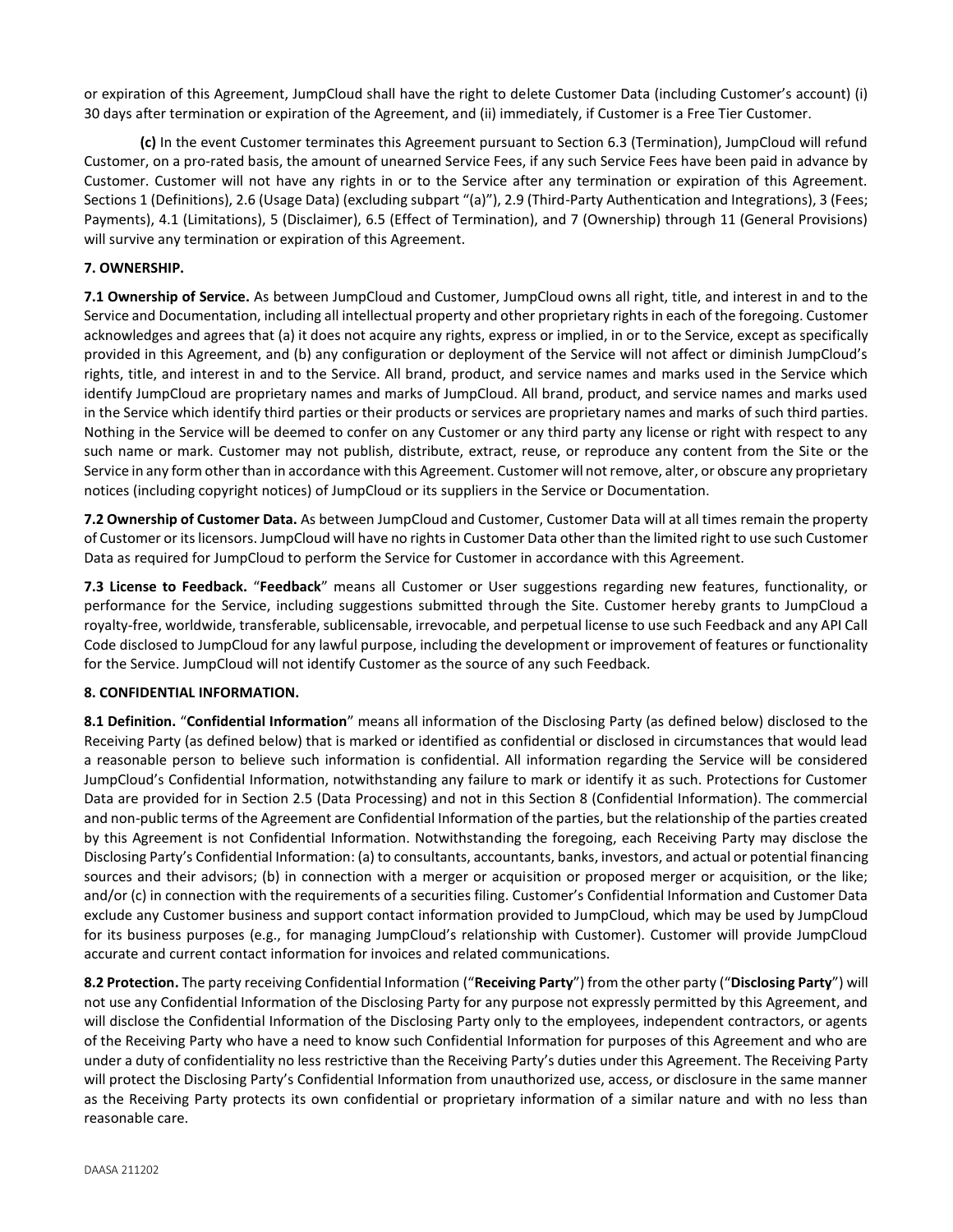**8.3 Exceptions.** Confidential Information does not include information that: (a) was already lawfully known to the Receiving Party at the time of disclosure by the Disclosing Party; (b) is disclosed to the Receiving Party by a third party who had the right to make such disclosure without any confidentiality restrictions; (c) is, or through no fault of the Receiving Party has become, generally available to the public (including any information made available on the Site that is not protected by confidentiality obligations); or (d) is independently developed by the Receiving Party without access to, or use of, the Disclosing Party's Confidential Information. In addition, the Receiving Party may disclose Confidential Information of the Disclosing Party to the extent that such disclosure is: (i) approved in writing by the Disclosing Party; (ii) necessary for the Receiving Party to enforce its rights under this Agreement in connection with a legal proceeding; or (iii) required by law or by the order of a court or similar judicial or administrative body, provided that (if permitted by law) the Receiving Party promptly notifies the Disclosing Party of such required disclosure in writing prior to making such disclosure and cooperates with the Disclosing Party, at the Disclosing Party's reasonable request and expense, in any lawful action to contest or limit the scope of such required disclosure. Notwithstanding the foregoing, JumpCloud may use Customer's name and logo in JumpCloud's marketing materials that include a customer list.

**8.4 Return or Destruction of Confidential Information.** Upon termination or expiration of this Agreement, or upon written request of the Disclosing Party, the Receiving Party immediately will return or destroy any and all materials containing any Confidential Information (including information stored on computer hard drive or cloud application or otherwise and all copies, reproductions, and summaries thereof, no matter by whom prepared, but excluding Usage Data) and certify the return or destruction in accordance with the Disclosing Party's request.

**8.5 Equitable Relief.** Breach of this Section 8 (Confidential Information) could cause irreparable harm and damage to the Disclosing Party. Thus, in addition to all other remedies available at law or in equity, the Disclosing Party shall have the right to seek equitable and injunctive relief, and to recover the amount of damages (including reasonable attorneys' fees and expenses) incurred in connection with such unauthorized use or disclosure.

**9. INDEMNITY.** JumpCloud will defend, at its own expense, any third-party claim, suit, or action against Customer to the extent that such claim, suit, or action is based upon an allegation that the Service infringes any U.S. intellectual property rights of such third party ("**Customer Claim**"), and JumpCloud will indemnify and hold Customer harmless from and against all losses, damages, liabilities, costs, and expenses (including reasonable attorneys' fees) awarded in such Customer Claim or those costs and damages agreed to in a monetary settlement of such Customer Claim. The foregoing obligations are conditioned on Customer: (a) promptly notifying JumpCloud in writing of such Customer Claim; (b) giving JumpCloud sole control of the defense thereof and any related settlement negotiations, (provided that JumpCloud will not enter into any settlement of any such claim, suit, or action that does not contain a full release of Customer's liability without Customer's prior written approval, which approval will not be unreasonably withheld, conditioned, or delayed); and (c) cooperating and, at JumpCloud's request and expense, assisting in such defense. Notwithstanding the foregoing, JumpCloud will have no obligation under this Section 9 (Indemnity) or otherwise with respect to any claim based upon: (i) any use of the Service not in accordance with this Agreement; (ii) any use of the Service in combination with products, equipment, software, or data not supplied by JumpCloud if such infringement would have been avoided without the combination with such other products, equipment, software, or data; or (iii) any Customer-provided API Call Code or any modification to any part of the Service by any person other than JumpCloud or its authorized agents or subcontractors. If use of the Service is, or in JumpCloud's opinion is likely to become, enjoined, or if use of the Service infringes or could be found to infringe the intellectual property rights of any third party, then JumpCloud may at its discretion: (1) modify the Service so that it is non-infringing; (2) replace the portion of the Service that infringes or allegedly infringes with non-infringing components that are functionally equivalent; (3) obtain a license that will enable Customer to continue use of the Service as provided under this Agreement; or (4) if none of the foregoing are commercially reasonable for JumpCloud, terminate this Agreement and refund any prepaid but unused Service Fees. In addition, if Customer receives access to the Service through an arrangement with a Channel Partner, JumpCloud will have no obligations under this Section 9 (Indemnity) with respect to Customer. THIS SECTION 9 (INDEMNITY) STATES JUMPCLOUD'S ENTIRE LIABILITY AND CUSTOMER'S SOLE AND EXCLUSIVE REMEDY WITH RESPECT TO INFRINGEMENT OF INTELLECTUAL PROPERTY RIGHTS.

**10. LIMITATIONS ON LIABILITY.** EXCEPT WITH RESPECT TO SECTION 4 (CUSTOMER RESPONSIBILITIES) AND SECTION 8 (CONFIDENTIAL INFORMATION): (A) IN NO EVENT WILL A PARTY BE LIABLE FOR ANY SPECIAL, INCIDENTAL, CONSEQUENTIAL, OR EXEMPLARY DAMAGES (HOWEVER ARISING, INCLUDING NEGLIGENCE), OR FOR ANY LOST PROFITS, INTERRUPTED COMMUNICATIONS, OR LOST DATA, ARISING OUT OF OR IN CONNECTION WITH THIS AGREEMENT, EVEN IF SUCH PARTY HAS BEEN ADVISED OF THE POSSIBILITY OF SUCH DAMAGES; AND (B) TO THE MAXIMUM EXTENT PERMITTED BY APPLICABLE LAW, NEITHER PARTY'S AGGREGATE LIABILITY TO THE OTHER ARISING OUT OF OR IN CONNECTION WITH THIS AGREEMENT WILL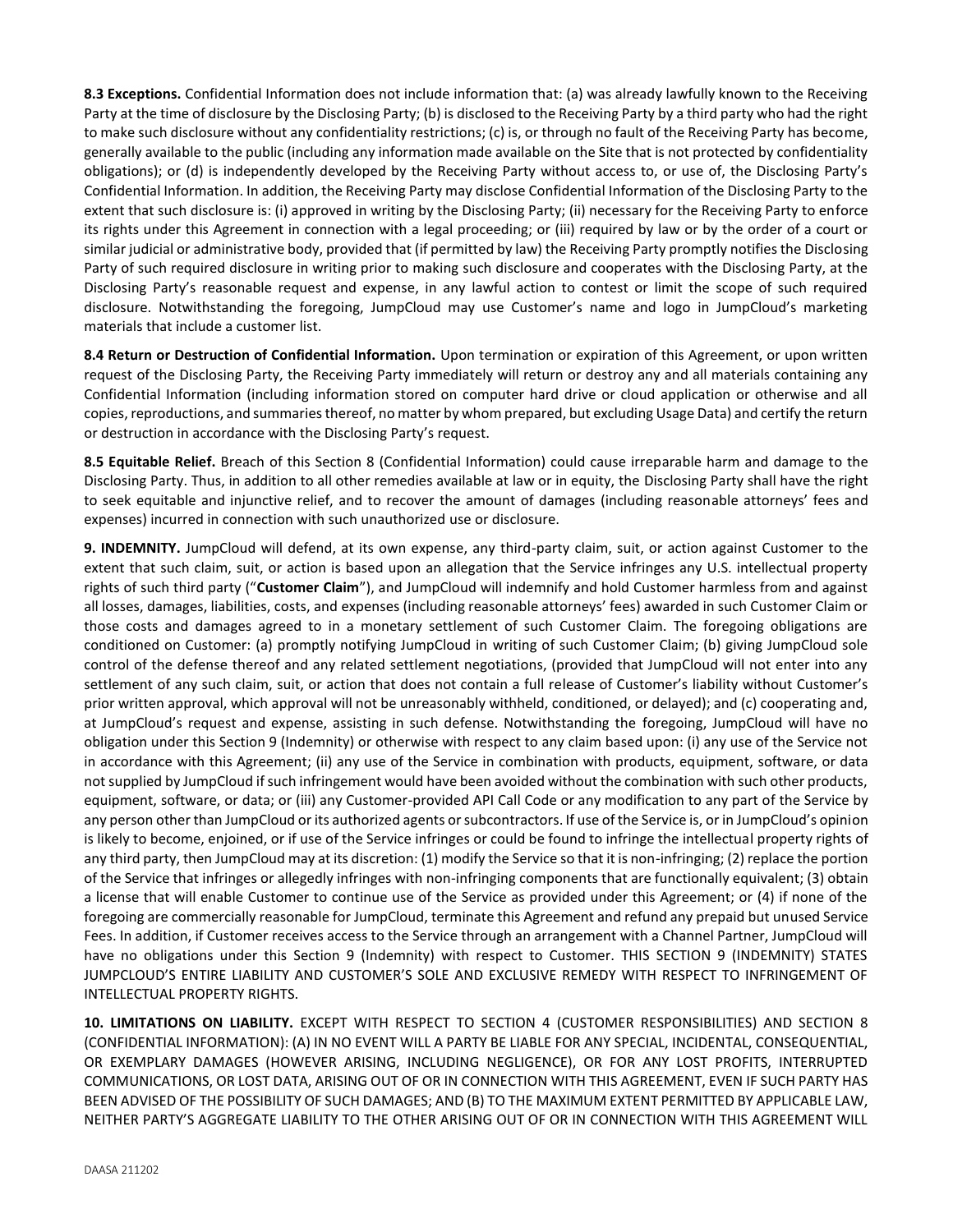EXCEED (I) \$100, IF CUSTOMER IS A FREE TIER CUSTOMER, OR (II) THE AMOUNT OF SERVICE FEES PAID OR PAYABLE BY CUSTOMER TO JUMPCLOUD DURING THE TWELVE (12) MONTH PERIOD IMMEDIATELY PRECEDING THE EVENTS FIRST GIVING RISE TO ANY SUCH LIABILITY.

#### **11. GENERAL PROVISIONS.**

**11.1 Governing Law.** This Agreement is governed by and construed in accordance with the laws of the State of Colorado without giving effect to any rule or law that would apply the law of another jurisdiction. Each party hereby irrevocably and exclusively submits to the process, jurisdiction, and venue of the courts located in the State of Colorado for purposes of suit or other proceedings arising out of or relating to this Agreement or the subject matter hereof. In the event that a suit is brought to enforce the terms of this Agreement, the prevailing party will be entitled to its reasonable attorneys' fees and costs. If Customer's place of business is located outside of the United States, then any claim arising out of or related to this Agreement, including claims related to the parties' negotiations and inducements to enter into this Agreement, will be submitted to mandatory, binding arbitration under the auspices of the International Chamber of Commerce (the "**ICC**"), in New York, New York with the parties sharing equally the costs of arbitration. Arbitration will proceed according to the then current commercial rules of the ICC. This Section 11.1 (Governing Law) does not limit either party's right to provisional or ancillary remedies from a court of competent jurisdiction before, during, or after the pendency of any arbitration, and the exercise of any such remedy does not waive either party's right to arbitration. Judgment on an arbitration award may be entered by any court with competent jurisdiction.

**11.2 Compliance with Laws.** Each party will comply with all laws, rules, and regulations applicable to such party while performing under this Agreement.

**11.3 Severability; Waiver.** If any provision of this Agreement is held to be invalid or unenforceable for any reason, the remaining provisions will continue in full force without being impaired or invalidated in any way. The parties agree to replace any invalid provision with a valid provision which most closely approximates the intent and economic effect of the invalid provision. Neither party will be deemed to have waived any of its rights under this Agreement by lapse of time or by any statement or representation other than by an authorized representative in an explicit written waiver. The waiver by either party of a breach of any provision of this Agreement will not constitute an ongoing or future waiver of such breach or provision.

**11.4 Force Majeure.** JumpCloud will not be liable under this Agreement by reason of any failure or delay in the performance of its obligations under this Agreement as a result of any cause which is beyond its reasonable control.

**11.5 Headings; Interpretation.** Headings used in this Agreement are for reference purposes only and in no way define, limit, construe, or describe the scope or extent of such section or in any way affect this Agreement. The words "includes" and "including" are not considering limiting in any way and mean "includes/including without limitation".

**11.6 Assignment.** Neither party may assign or transfer, by operation of law or otherwise, this Agreement, or any of its rights under this Agreement or delegate any of its duties under this Agreement to any third party without the other party's prior written consent; except pursuant to a transfer of all or substantially all of such party's business and assets to which this Agreement relates, whether by merger, sale of assets, sale of stock, or otherwise, which will not require the other party's consent. Any attempted assignment or transfer in violation of the foregoing will be void. This Agreement will inure to the benefit of and be binding upon any permitted successors or assigns.

**11.7 Independent Contractors.** The parties to this Agreement are independent contractors and no agency, partnership, joint venture, or employee-employer relationship is intended or created by this Agreement. Neither party will have the power to obligate or bind the other party.

**11.8 Notice.** Any notices to JumpCloud required or permitted under this Agreement will sent to JumpCloud at the postal address below, or at such other address as JumpCloud will specify in writing. Any notices to Customer required or permitted under this Agreement will be given at the email address provided by Customer in the Order, or at such other email address as Customer will specify in writing. Such notice will be deemed given upon personal delivery; if sent by email, upon a confirmation response; or if sent by overnight courier, one (1) day after the date of delivery to the courier.

JumpCloud Inc. Attn: Legal 361 Centennial Parkway, Suite 300 Louisville, CO 80027 legal@jumpcloud.com